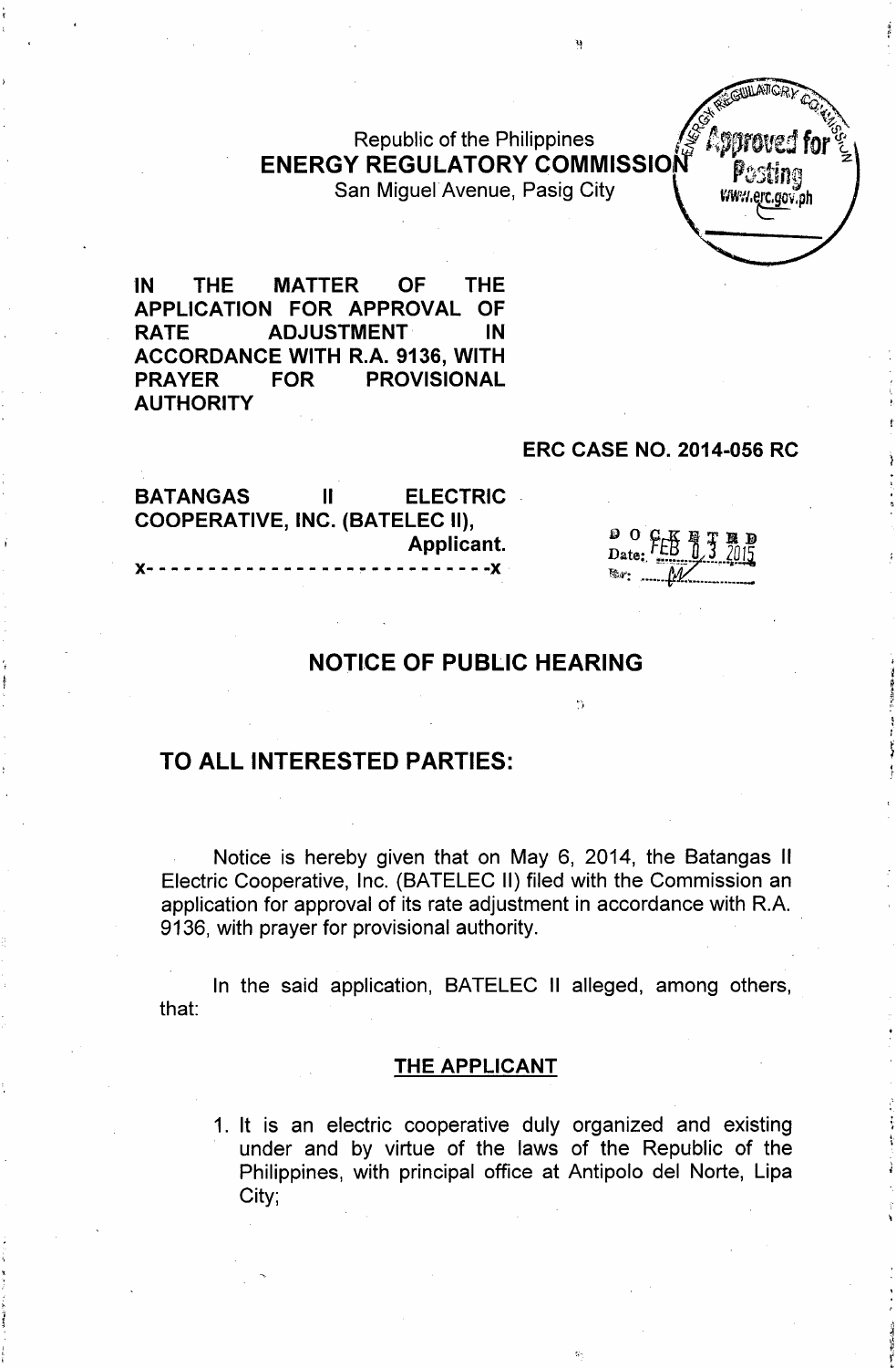#### **ERC CASE NO. 2014-056 RC Notice of Public Hearing/January 26, 2015** Page 2 of 12

2. It is the holder of an exclusive franchise issued by the National Electrification Commission (NEC), to operate an electric light and power distribution service in the cities of Lipa and Tanauan, and the municipalities of Alitagtag, Balete, Cuenca, Laurel, Lobo, Mabini, Malvar, Mataas na Kahoy, Padre Garcia, Rosario, San Jose, San Juan, Taysan, Talisay and Tingloy, all in the Province of Batangas;

#### **CAUSE OF ACTION**

- 3. On September 24, 2009, the Commission promulgated the Rules for Setting the Electric Cooperatives' Wheeling Rates (RSEC-WR), which provided for the benchmark of rates of all on-grid electric cooperatives;
- 4. Under the RSEC-WR, it is categorized under Group "G" with an Operating Revenue Requirement (ORR) of PhPO.6900 per kWh;
- 5. It accordingly filed with the Commission an application for the approval of its proposed adjustment in rates under the RSEC-WR, docketed as ERC Case No. 2009-164 RC;
- 6. On January 11, 2010, the Commission issued a provisional authority (P.A.) in the said application, authorizing it to implement its proposed Revised Rate Schedule, with modification, as follows:

| <b>New Customer Classes</b>             |                   | <b>RESIDENTIAL</b> |            |                                 | <b>LOW VOLTAGE</b>        |                         |                     |                | <b>HIGHER VOLTAGE</b> |                     |                           |                          |
|-----------------------------------------|-------------------|--------------------|------------|---------------------------------|---------------------------|-------------------------|---------------------|----------------|-----------------------|---------------------|---------------------------|--------------------------|
| <b>Current Customer Classes</b>         |                   | Residential        | Commercial | Commu<br>nal<br>Water<br>System | Public<br><b>Building</b> | <b>Street</b><br>Lights | Small<br>Industrial | Commercial     | Small<br>Industrial   | Large<br>Industrial | Public<br><b>Building</b> | <b>INGASCO</b>           |
| <b>Distribution</b><br>Charges:         |                   |                    |            |                                 |                           |                         |                     |                |                       |                     |                           |                          |
| Demand<br>Charge                        | Php/kW            | ۰                  | $\cdot$    | $\overline{a}$                  | $\cdot$                   | ٠                       | 14.67               | 39.52          | 54.18                 | 54.18               | 39.52                     | $\overline{\phantom{a}}$ |
| <b>Distribution</b><br>System<br>Charge | Php/kWh           | 1.1826             | 0.5508     | 0.5447                          | 0.6924                    | 0.4856                  | 0.3149              | 0.4258         | 0.1899                | 0.0977              | 0.5675                    |                          |
| Supply<br>Charges:                      |                   |                    |            |                                 |                           |                         |                     |                |                       |                     |                           |                          |
| Retail<br>Customer<br>Charge            | Php/Cust<br>./Mo. |                    | 57.04      | 67.03                           | 53.11                     | 50.12                   | 389.68              | 57.04          | 389.68                | 3,185.00            | 53.11                     | 15,848.57                |
| Supply<br>System<br>Charge              | Php/kWh           | 0.4205             | $\bullet$  | $\overline{\phantom{a}}$        | $\blacksquare$            | $\bullet$               | $\cdot$             | $\blacksquare$ | ٠                     |                     |                           | $\overline{\phantom{a}}$ |

Table 1. RSEC-WR Rates "Group G"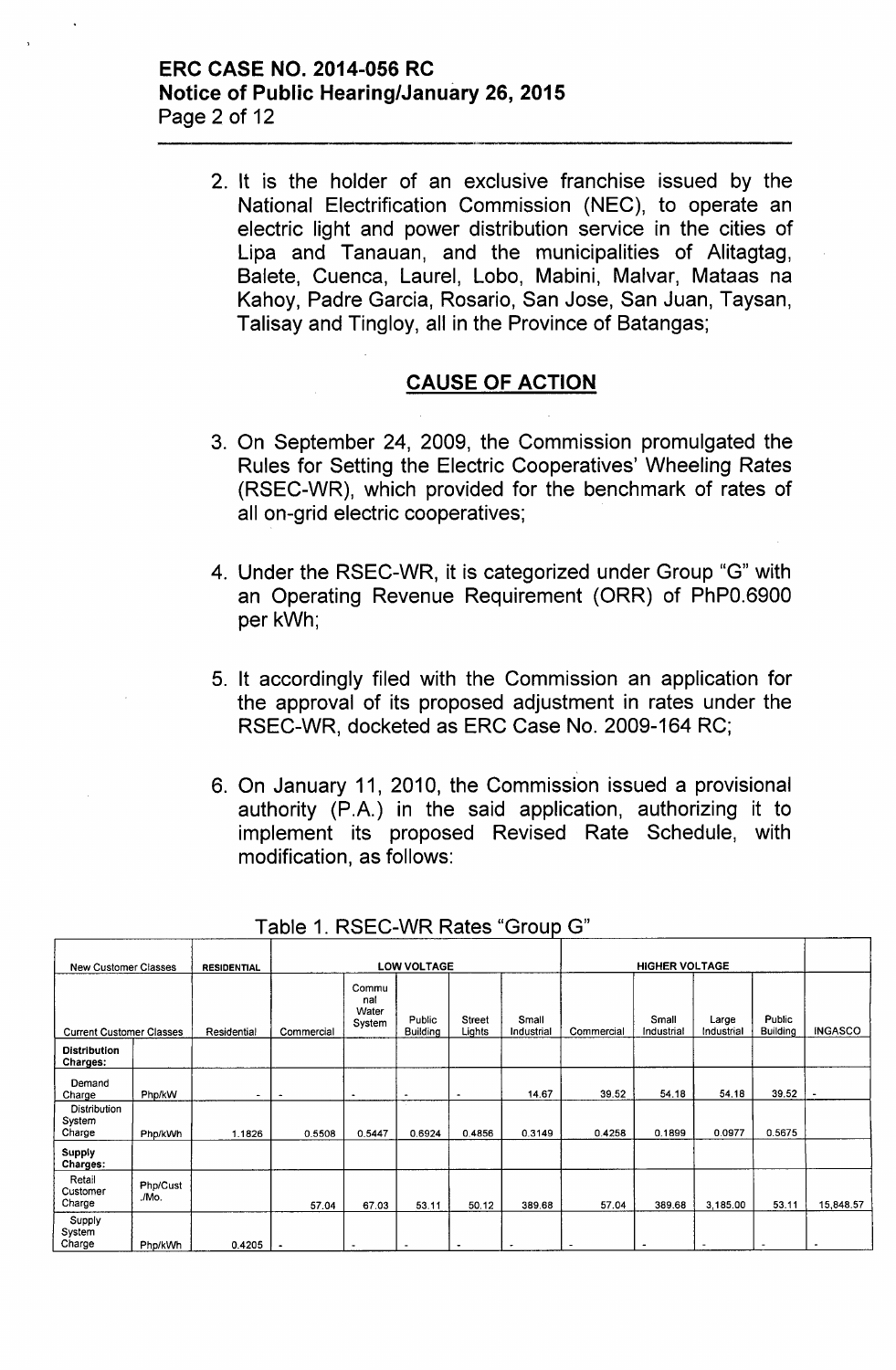# **ERC CASE NO. 2014-056 RC Notice of Public Hearing/January 26, 2015 Page 3 of 12**

| Metering<br>Charges:         |                   |        |        |        |        |        |        |        |        |        |        |        |
|------------------------------|-------------------|--------|--------|--------|--------|--------|--------|--------|--------|--------|--------|--------|
| Retail<br>Customer<br>Charge | Php/Met<br>er/Mo. | 5.00   | 92.67  | 38.11  | 34.73  | 47.18  | 185.27 | 92.67  | 185.27 | 185.27 | 34.73  | 185.27 |
| Metering<br>System<br>Charge | Php/kWh           | 0.2363 |        |        | -      |        |        |        |        |        |        |        |
| MCC                          | Php/kWh           | 0.1072 | 0.1072 | 0.1072 | 0.1072 | 0.1072 | 0.1072 | 0.1072 | 0.1072 | 0.1072 | 0.1072 |        |

| End of year 1                           | January<br>2011   |                    |                |                                 |                           |                         |                     |            |                       |                     |                           |                |
|-----------------------------------------|-------------------|--------------------|----------------|---------------------------------|---------------------------|-------------------------|---------------------|------------|-----------------------|---------------------|---------------------------|----------------|
|                                         |                   |                    |                |                                 |                           |                         |                     |            |                       |                     |                           |                |
| <b>New Customer Classes</b>             |                   | <b>RESIDENTIAL</b> |                |                                 | <b>LOW VOLTAGE</b>        |                         |                     |            | <b>HIGHER VOLTAGE</b> |                     |                           |                |
| <b>Current Customer Classes</b>         |                   | Residential        | Commercial     | Commu<br>nal<br>Water<br>System | Public<br><b>Building</b> | <b>Street</b><br>Lights | Small<br>Industrial | Commercial | Small<br>Industrial   | Large<br>Industrial | Public<br><b>Building</b> | <b>INGASCO</b> |
| <b>Distribution</b><br>Charges:         |                   |                    |                |                                 |                           |                         |                     |            |                       |                     |                           |                |
| Demand<br>Charge                        | Php/kW            | $\blacksquare$     | $\bullet$      | $\tilde{\phantom{a}}$           | $\blacksquare$            | $\sim$                  | 7.33                | 79.03      | 86.37                 | 86.37               | 79.03                     |                |
| <b>Distribution</b><br>System<br>Charge | Php/kWh           | 0.7287             | 0.4628         | 0.4598                          | 0.5336                    | 0.4302                  | 0.3448              | 0.2129     | 0.0950                | 0.0488              | 0.2837                    |                |
| Supply<br>Charges:                      |                   |                    |                |                                 |                           |                         |                     |            |                       |                     |                           |                |
| Retail<br>Customer<br>Charge            | Php/Cust<br>./Mo. |                    | 58.39          | 63.38                           | 56.42                     | 54.92                   | 224.70              | 58.39      | 224.70                | 1,622.36            | 56.42                     | 7,954.15       |
| Supply<br>System<br>Charge              | Php/kWh           | 0.4173             | $\blacksquare$ | $\overline{\phantom{a}}$        |                           | $\hat{\phantom{a}}$     | $\bullet$           | $\bullet$  |                       |                     | ٠                         |                |
| Metering<br>Charges:                    |                   |                    |                |                                 |                           |                         |                     |            |                       |                     |                           |                |
| Retail<br>Customer<br>Charge            | Php/Met<br>er/Mo. | 5.00               | 73.79          | 46.51                           | 44.82                     | 51.05                   | 120.09              | 73.79      | 120.09                | 120.09              | 44.82                     | 120.09         |
| Metering<br>System<br>Charge            | Php/kWh           | 0.2912             |                | $\blacksquare$                  | ۰                         | $\cdot$                 | $\blacksquare$      | $\bullet$  |                       |                     |                           |                |
| <b>MCC</b>                              | Php/kWh           | 0.2144             | 0.2144         | 0.2144                          | 0.2144                    | 0.2144                  | 0.2144              | 0.2144     | 0.2144                | 0.2144              | 0.2144                    |                |

End of

 $\bar{z}$ 

| transition                              | January 2012      |                    |                |                                 |                           |                         |                     |            |                       |                     |                           |                |
|-----------------------------------------|-------------------|--------------------|----------------|---------------------------------|---------------------------|-------------------------|---------------------|------------|-----------------------|---------------------|---------------------------|----------------|
| <b>New Customer Classes</b>             |                   | <b>RESIDENTIAL</b> |                |                                 | <b>LOW VOLTAGE</b>        |                         |                     |            | <b>HIGHER VOLTAGE</b> |                     |                           |                |
| <b>Current Customer Classes</b>         |                   | Residential        | Commercial     | Commu<br>nal<br>Water<br>System | Public<br><b>Building</b> | <b>Street</b><br>Lights | Small<br>Industrial | Commercial | Small<br>Industrial   | Large<br>Industrial | Public<br><b>Building</b> | <b>INGASCO</b> |
| <b>Distribution</b><br>Charges:         |                   |                    |                |                                 |                           |                         |                     |            |                       |                     |                           |                |
| Demand<br>Charge                        | Php/kW            | ۰                  | $\blacksquare$ | $\bullet$                       | $\blacksquare$            | -                       | $\blacksquare$      | 118.55     | 118.55                | 118.55              | 118.55                    |                |
| <b>Distribution</b><br>System<br>Charge | Php/kWh           | 0.2748             | 0.3748         | 0.3748                          | 0.3748                    | 0.3748                  | 0.3748              |            |                       | ۰                   | $\bullet$                 |                |
| <b>Supply</b><br>Charges:               |                   |                    |                |                                 |                           |                         |                     |            |                       |                     |                           |                |
| Retail<br>Customer<br>Charge            | Php/Cust<br>./Mo. |                    | 59.73          | 59.73                           | 59.73                     | 59.73                   | 59.73               | 59.73      | 59.73                 | 59.73               | 59.73                     | 59.73          |
| Supply<br>System<br>Charge              | Php/kWh           | 0.4140             |                | $\sim$                          | ۰                         | ۰                       | $\bullet$           | ۰          | ٠                     | $\blacksquare$      | $\tilde{\phantom{a}}$     | $\blacksquare$ |
| Metering<br>Charges:                    |                   |                    |                |                                 |                           |                         |                     |            |                       |                     |                           |                |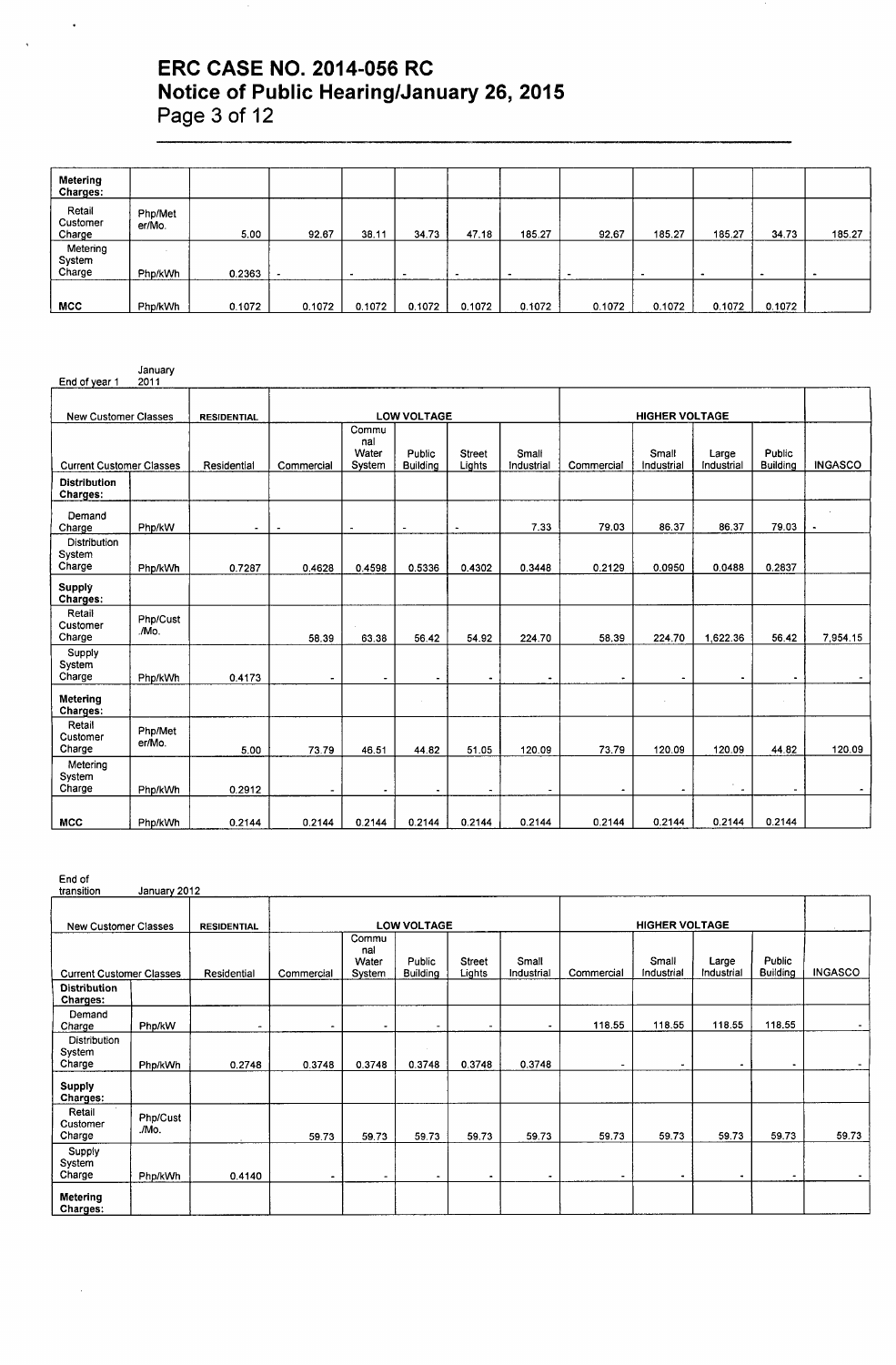## ERC CASE NO. 2014-056 RC Notice of Public Hearing/January 26, 2015 Page 4 of 12

| Retail<br>Customer<br>Charge | Php/Met<br>er/Mo. | 5.00   | 54.92  | 54.92  | 54.92  | 54.92  | 54.92  | 54.92  | 54.92  | 54.92  | 54.92  | 54.92 |
|------------------------------|-------------------|--------|--------|--------|--------|--------|--------|--------|--------|--------|--------|-------|
| Metering<br>System<br>Charge | Php/kWh           | 0.3460 |        |        |        |        |        |        |        |        |        |       |
| MCC                          | Php/kWh           | 0.3216 | 0.3216 | 0.3216 | 0.3216 | 0.3216 | 0.3216 | 0.3216 | 0.3216 | 0.3216 | 0.3216 |       |

- 7. On October 4, 2010, the Commission rendered its Decision in the said application making permanent the rates provisionally approved and implemented by it starting March 2010;
- 8. After implementing the rates approved under the RSEC-WR, it found the same to be significantly deficient to allow it to achieve its mandate, as it continues to incur financial losses in its operations;
- 9. The insufficiency of said rates is brought about by major circumstances, among which are the following, to wit:
	- a. The classification of electric cooperatives and the standard initial tariff for each EC Group under the RSEC-WR deviates from the principle of full recovery of prudent and reasonable economic costs incurred because the rates set for each EC Group was not based on the actual costs of the particular electric cooperative, but on the median rate of a group of electric cooperatives. The standard initial tariff for Group G, to which BATELEC II belongs, yields lower revenue requirement compared to BATELEC II's approved existing rate or historical unbundled rates. The table below shows the comparison of its actual revenue generated from Distribution, Supply and Metering (DSM) Rates between 2008 (test year used for RSEC-WR) and 2012 (with the implementation of RSEC-WR):

| <b>DSM</b>          | 2008 (PhP)     | 2012 (PhP)        |
|---------------------|----------------|-------------------|
| <b>Distribution</b> | 449,136,231.78 | 209, 167, 219. 29 |
| Supply              | 82,374,846.24  | 103,988,460.07    |
| Metering            | 53,138,831.82  | 100,567,187.61    |

Table 2: Comparison of Actual Revenue Generated from DSM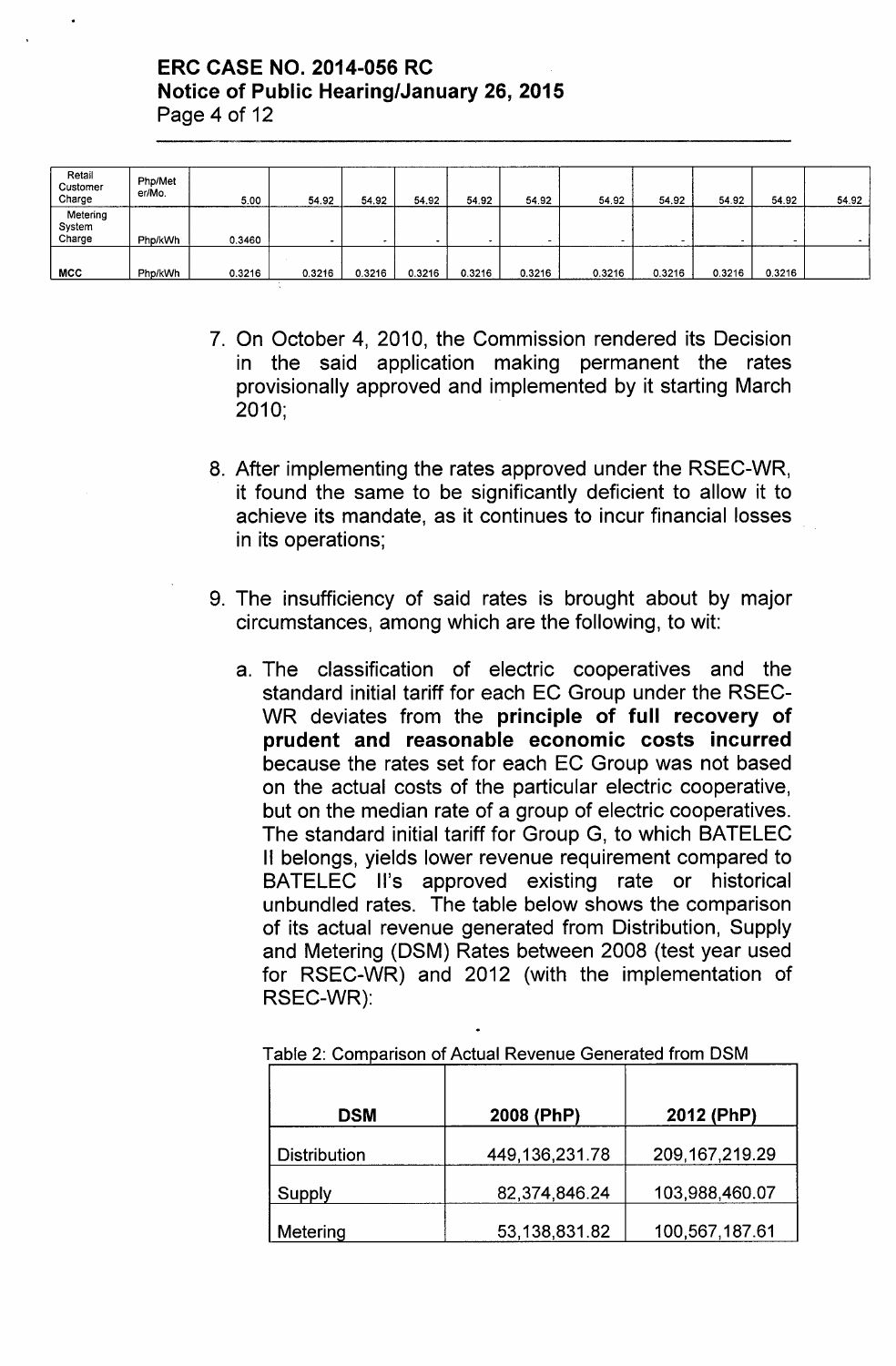## ERC CASE NO. 2014-056 RC Notice of Public Hearing/January 26, 2015 Page 5 of 12

| <b>TOTAL DSM</b>                          | 584,649,909.84 | 413,722,866.97 |
|-------------------------------------------|----------------|----------------|
| Provision for<br>Reinvestment             | 104,947,246.00 |                |
| <b>TOTAL DSM (net</b><br>of Reinvestment) | 479,702,663.84 | 413,722,866.97 |

As shown in the table above, after implementing the rates approved under the RSEC-WR, its revenue generated from DSM Rates decreased thus, insufficient to cover the current costs of operations, resulting in continuous financial losses;

- b. One of its large load customers, the PL Batangas Steel Corporation, with a peak demand and average monthly energy consumption of 20,779 kW and 6,515,828.53 kWh, respectively, discontinued its operations since September 2012. The energy and demand of said customer was included in the billing determinants utilized in the grouping of its RSEC-WR; and
- c. On August 7, 2010, the National Electrification Administration (NEA) approved its adoption of the new salary scale for mega-large electric cooperatives which it started implementing on January 1, 2011. Further, in compliance with Wage Order No. IVA-14 of the Department of Labor and Employment (DOLE) dated January 11, 2011, it implemented wage increase starting January 15, 2011. These salary increases were also not considered in the RSEC-WR;

## LEGAL BASIS

10. The RSEC-WR, under Article 11.1 Exception From the Provisions of the Rules, provides, to wit:

> *"Where good cause appears, the Commission may allow the exception from any provision* of *these Rules, if such exception is found to be in public interest and is not contrary to any law, rules and regulations. "*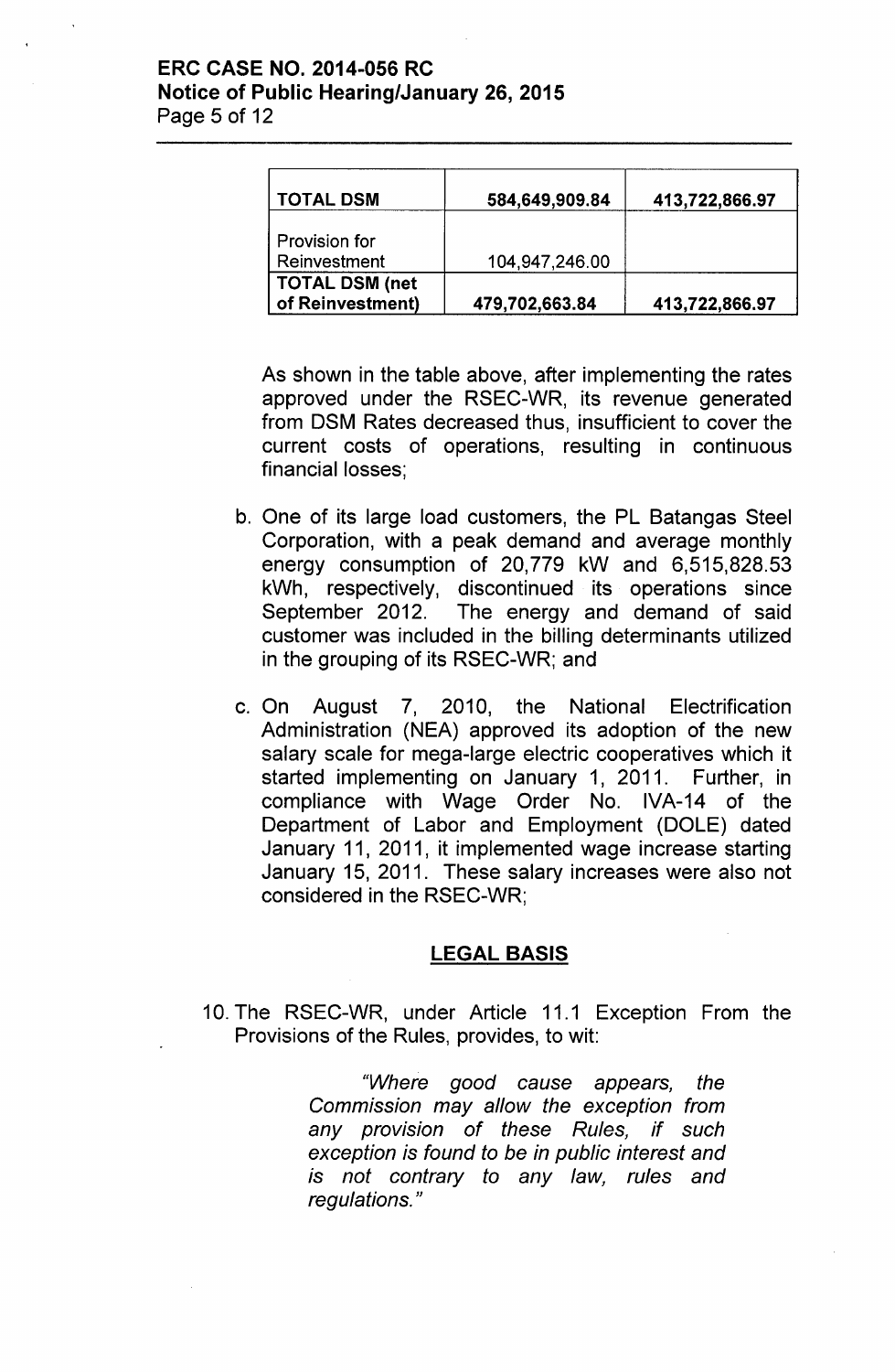## ERC CASE NO. 2014-056 RC Notice of Public Hearing/January 26, 2015 Page 6 of 12

11. Invoking the above provision of the RSEC-WR, it seeks the Commission's approval for it to deviate from the methodology and timelines set in filing rate adjustment applications of on-grid electric cooperatives as embodied under the RSEC-WR and in its stead, submits the instant application for the approval of its proposed adjustment in rates adopting the principles provided under Republic Act No. 9136 and pertinent guidelines promulgated by the Commission for rate adjustment applications;

# THE PROPOSED RATE ADJUSTMENT

- 12. In preparing the instant application, it used 2012 as test year and adopted the model computation and uniform filing requirements prescribed for electric distribution utilities;
- 13. However, the proposed rate adjustment follows the same customer segmentation prescribed under the RSEC-WR to avoid additional cost of re-programming its existing software used in its operations;
- 14. Likewise, it designed and presented its proposed rates in the same manner as the presentation of rates under the RSEC-WR where the Reinvestment Fund for Sustainable Expenditures (RFSC) is presented as a separate line item. On the other hand, the DSM rates are purely the cost of Payroll and Operations and Maintenance (O&M) less the other revenue items; .
- 15. Presented below are its proposed rates and revenues, to wit:

| <b>Customer Segment</b> |             | <b>Rate Component</b>                          | <b>UNIT</b>  | <b>Rate Proposal</b> | <b>Proposed Revenue</b> |             |
|-------------------------|-------------|------------------------------------------------|--------------|----------------------|-------------------------|-------------|
| Residential<br>kWh      | 253,324,107 | <b>Distribution Charge</b>                     | PhP/kWh      | 0.5060               | 128, 173, 915           |             |
| <b>Customers</b>        | 201,351     | <b>Supply Charge</b><br><b>Metering Charge</b> | PhP/kWh      | 0.7286               | 184,568,936             |             |
|                         |             | PhP/customer/month                             | PhP/meter/mo | 5.0000               | 12,081,060              |             |
|                         |             | <b>PhP/kWh</b>                                 | PhP/kWh      | 0.4373               | 110,779,881             |             |
|                         |             | <b>RFSC</b>                                    | PhP/kWh      | 0.3978               | 100,784,486             |             |
|                         |             | Total                                          |              |                      |                         | 536,388,277 |

Table 3. Proposed Rate and Revenue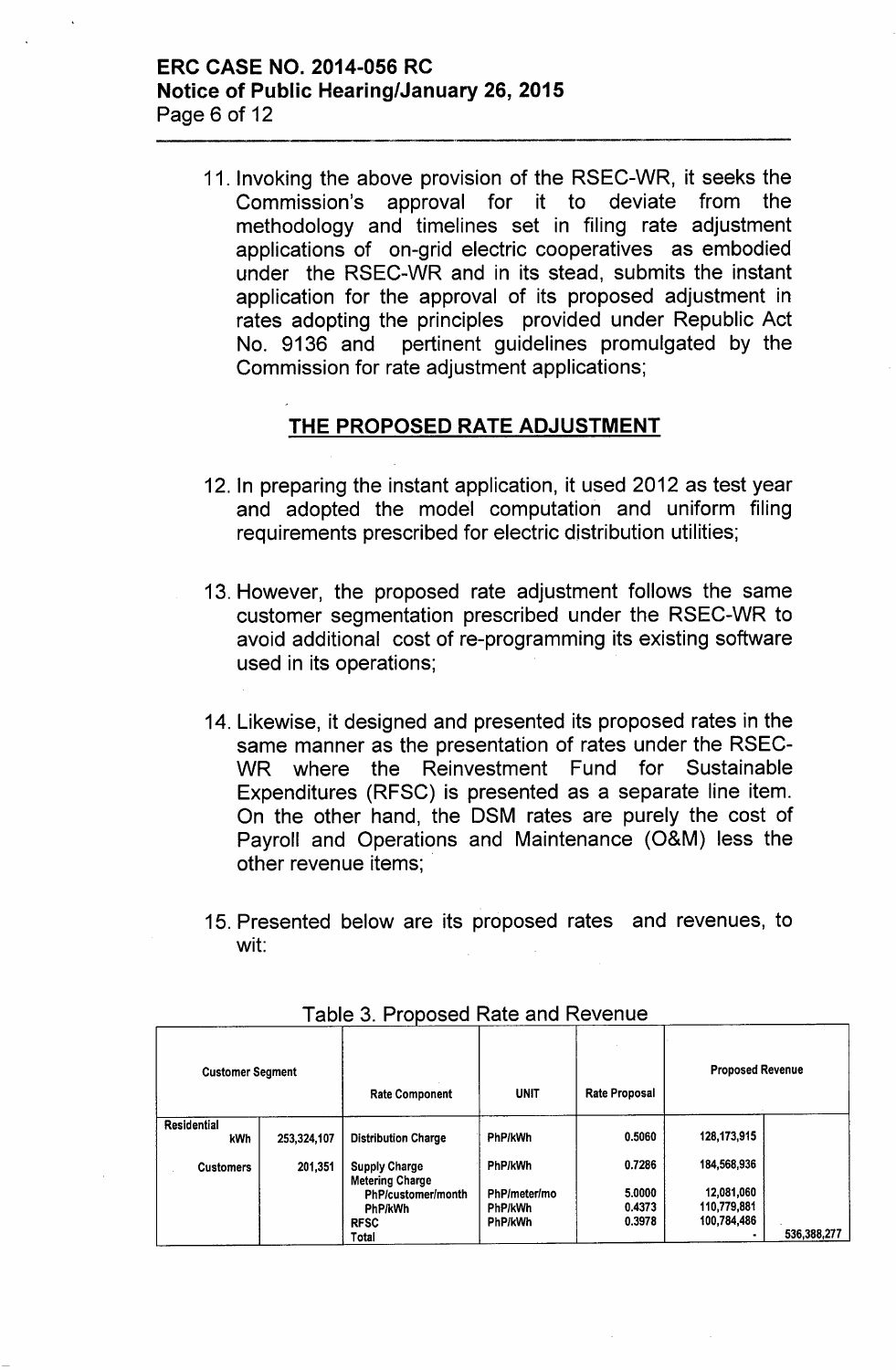# ERC CASE NO. 2014-056 RC Notice of Public Hearing/January 26, 2015 Page 7 of 12

| Low Voltage<br>kWh                  | 132,208,601 | <b>Distribution Charge</b>                                             | PhP/kWh                                | 0.1967                       | 26,005,898                            |             |
|-------------------------------------|-------------|------------------------------------------------------------------------|----------------------------------------|------------------------------|---------------------------------------|-------------|
| <b>Customers</b>                    | 11.509      | <b>Supply Charge</b><br><b>Metering Charge</b><br><b>RFSC</b><br>Total | PhP/cust/mo<br>PhP/meter/mo<br>PhP/kWh | 76.3877<br>50.8486<br>0.3978 | 10,549,756<br>7,022,595<br>52,598,926 | 96,177,174  |
| <b>Higher Voltage</b><br><b>kWh</b> | 204,276,267 | <b>Distribution Charge</b>                                             | <b>PhP/kW</b>                          | 16.5000                      | 792,198                               |             |
| <b>Customers</b>                    | 153         | <b>Distribution Charge</b>                                             | <b>PhP/kWh</b>                         | 0.2070                       | 42,278,025                            |             |
| kW (Demand)                         | 48,012      | <b>Supply Charge</b><br><b>Metering Charge</b><br><b>RFSC</b><br>Total | PhP/cust/mo<br>PhP/meter/mo<br>PhP/kWh | 76.3877<br>50.8486<br>0.3978 | 140,248<br>93.358<br>81,270,902<br>٠  | 124.574.730 |

16. The proposed rates will result to an adjustment of PhPO.1959/kWh on the over-all DSM rates and PhPO.0762/kWh on the RFSC. Presented below is the table of adjustments per customer segment:

| <b>Customer</b><br>Segment | <b>Rate Component</b>      | <b>UNIT</b>    | Rate<br>Proposal | <b>Existing Rate</b> | <b>DIFFERENCE</b> |
|----------------------------|----------------------------|----------------|------------------|----------------------|-------------------|
| <b>Residential</b>         |                            |                |                  |                      |                   |
|                            | <b>Distribution Charge</b> | <b>PhP/kWh</b> | 0.5060           | 0.2748               | 0.2312            |
|                            | <b>Supply Charge</b>       | <b>PhP/kWh</b> | 0.7286           | 0.4140               | 0.3146            |
|                            | <b>Metering Charge</b>     |                |                  |                      |                   |
|                            | PhP/customer/month         | PhP/meter/mo   | 5.0000           | 5.0000               | 0.00              |
|                            | PhP/kWh                    | PhP/kWh        | 0.4373           | 0.3460               | 0.0913            |
|                            | <b>RFSC</b>                | PhP/kWh        | 0.3978           | 0.3216               | 0.0762            |
| <b>Low Voltage</b>         |                            |                |                  |                      |                   |
|                            | <b>Distribution Charge</b> | PhP/kWh        | 0.1967           | 0.3748               | $-0.1781$         |
|                            | <b>Supply Charge</b>       | PhP/cust/mo    | 76.3877          | 59.7300              | 16.66             |
|                            | <b>Metering Charge</b>     | PhP/meter/mo   | 50.8486          | 54.9200              | $-4.07$           |
|                            | <b>RFSC</b>                | PhP/kWh        | 0.3978           | 0.3216               | 0.0762            |
| <b>Higher Voltage</b>      |                            |                |                  |                      |                   |
|                            | <b>Distribution Charge</b> | PhP/kW         | 16.5000          | 118.5500             | $-102.05$         |
|                            | <b>Distribution Charge</b> | PhP/kWh        | 0.2070           | 0.0000               | 0.2070            |
|                            | <b>Supply Charge</b>       | PhP/cust/mo    | 76.3877          | 59.7300              | 16.66             |
|                            | <b>Metering Charge</b>     | PhP/meter/mo   | 50.8486          | 54.9200              | $-4.07$           |
|                            | <b>RFSC</b>                | PhP/kWh        | 0.3978           | 0.3216               | 0.0762            |
|                            |                            |                |                  |                      |                   |

## Table 4. Comparison of Proposed and Existing Rates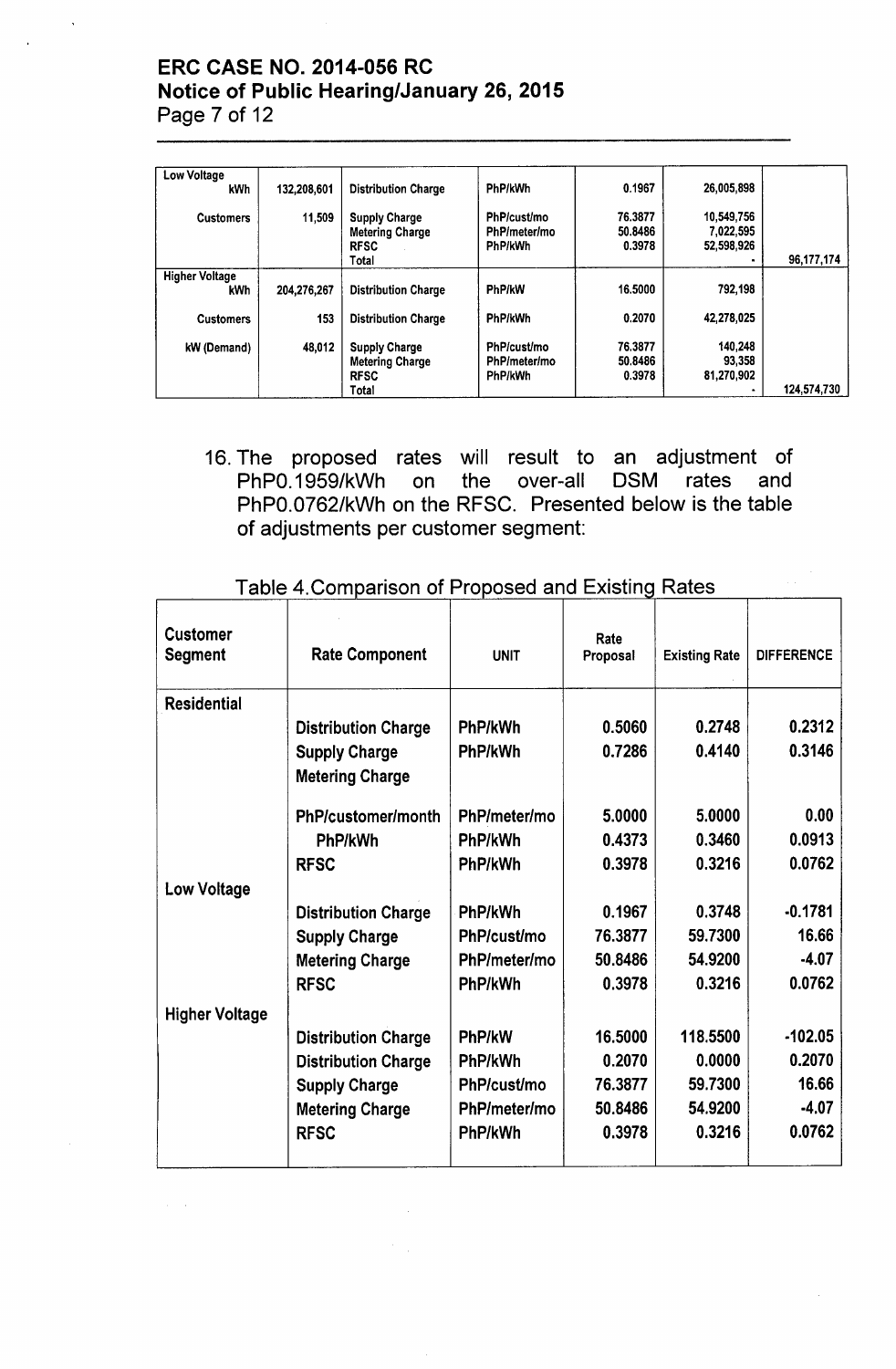#### ERC CASE NO. 2014-056 RC Notice of Public Hearing/January 26, 2015 Page 8 of 12

17. The cost components of its proposed rates are presented below, as follows:

Table 5.Summary of Proposed Revenue Requirement per **Cost Component** 

| <b>COST COMPONENT</b>                      | <b>AMOUNT (PhP)</b> |
|--------------------------------------------|---------------------|
| Payroll                                    | 230,296,429         |
| <b>Operations &amp; Maintenance</b>        | 316, 171, 074       |
| Subtotal                                   | 546,467,503         |
| Less: Other Revenue Items                  | 23,964,501          |
| <b>Total Revenue Requirement for DSM</b>   | 522,503,002         |
| <b>Reinvestment Fund</b>                   | 234,654,313         |
| <b>Total Revenue Requirement (with RF)</b> | 757, 157, 315       |

Explanations on the cost components presented above are as follows, to wit:

#### 17.a Payroll

The payroll represents the basic salary of existing employees including the employer's share for SSS, PhilHealth, PAG-IBIG, and 13<sup>th</sup>Month Pay. The adjustment represents the normalization of the salary increase that was implemented starting January 2011.

#### 17.b Operations and Maintenance

The amount of PhP316, 171,074.00 represents the actual operations and maintenance expenses incurred based on audited financial statements for year 2012. Expenses related to distribution operations, consumer and information expenses and administrative and general expenses are included.

## 17.c 5% RFSC

The 5% reinvestment fund is computed using the prescribed formula in the determination of reinvestment fund to finance the rehabilitation and upgrading of the existing electric distribution system.

#### 17.d Other Revenue Item (ORI)

The Other Operating Revenues represent reconnection fees, replacement fees, calibration fees, dismantling fees,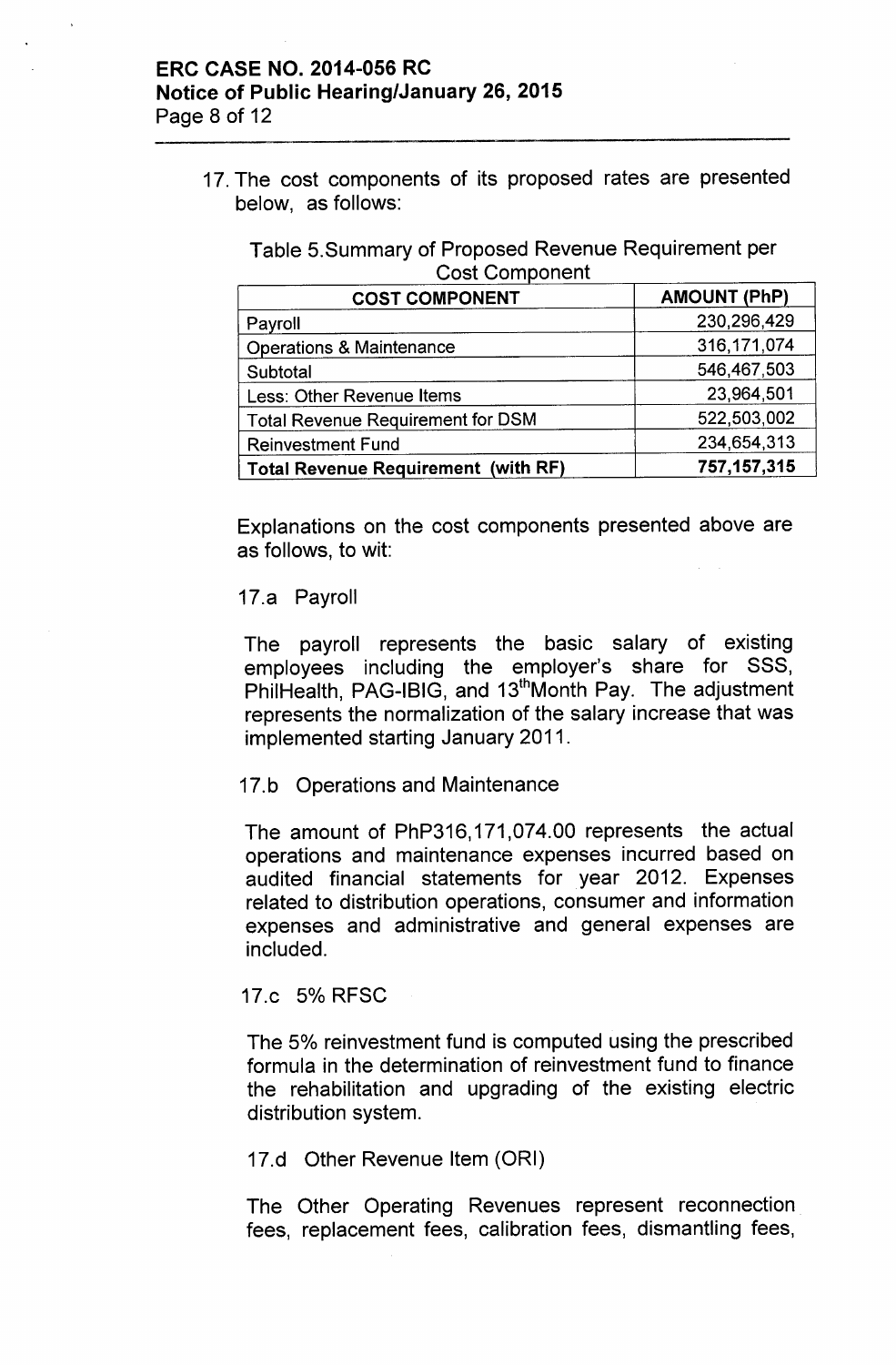#### ERC CASE NO. 2014-056 RC Notice of Public Hearing/January 26, 2015 Page 9 of 12

installation fees, inspection fees, interruption fees, fees on transfer of meter/service drop, fees on relocation and termination of meter, pole rental, transformer rental and other electric- related revenues.

## OTHER CONSIDERATIONS

- 18. Lifeline Rate and Level. It will maintain the current graduated scale for marginalized residential consumers to be applied to Generation, Transmission, System Loss and Distribution, Supply and Metering Charges;
- 19. Tingloy Island Rates. Its franchise area includes the Tingloy Island being served by the NPC-SPUG. The distribution revenue requirement for the operation of the Tingloy Island was included in its unbundling rate application. It will apply the same rates in the Island and Mainland for DSM and Reinvestment Fund specified for each customer segment. However, the Generation Charge and Systems Loss Charge shall be based on NPC-SPUG rates;
- 20. Other Charges. It will continue to implement the existing Other Charges under its approved 2004 unbundled rates (ERC Case No. 2001-902) and likewise adopt the charges imposed under R.A. 7832 otherwise known as the Anti-Pilferage Act.

## SUPPORTING DATA AND DOCUMENTS

21. In support of all foregoing allegations, it is submitting herewith the following data and documents, which are being made integral parts hereof, as follows:

| Annex | <b>Nature of Document</b>                                          |  |  |
|-------|--------------------------------------------------------------------|--|--|
|       | Book I:                                                            |  |  |
| E.    | $\geq$ 2012 Audited Financial Statements                           |  |  |
|       | $\geq$ 2012 Audited Trial Balance                                  |  |  |
|       | $\triangleright$ Section B of 2012 Monthly Financial & Statistical |  |  |
|       | Report                                                             |  |  |
|       | ▶ UFR Model Without Reinvestment Fund                              |  |  |
|       | $\triangleright$ Reinvestment Fund Computation                     |  |  |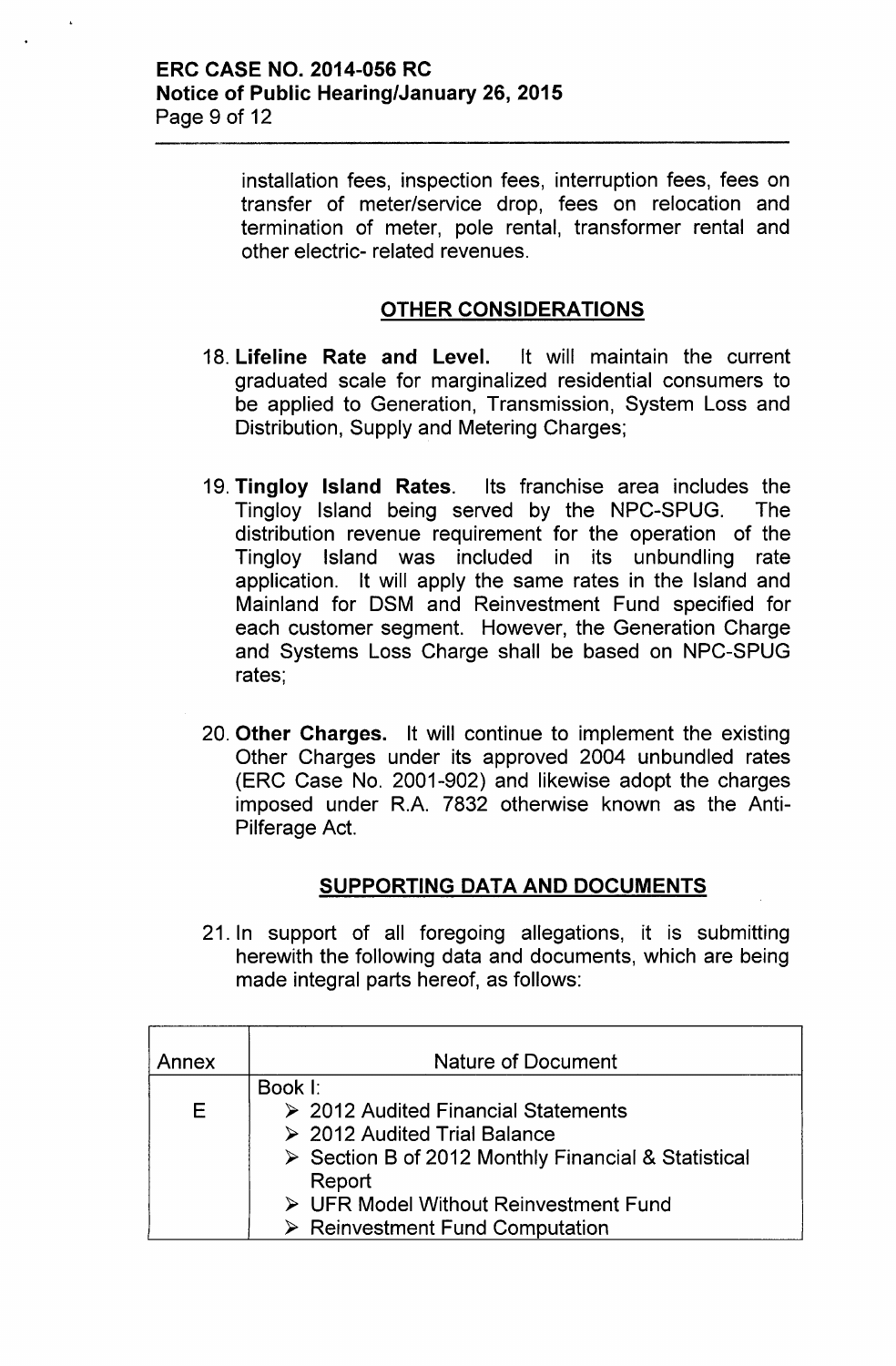# **ERC CASE NO. 2014-056 RC Notice of Public Hearing/January 26, 2015**

Page 10 of 12 '

|         | Book II:                                             |
|---------|------------------------------------------------------|
| F       | $\triangleright$ Detailed Schedule of Expenses       |
|         | Book III:                                            |
| G       | Schedule 1 - Supporting Schedules on Payroll         |
|         | Allocation                                           |
|         | Schedule 2 – Details of Other Revenue Items          |
|         | Schedule 3 – Other Charges                           |
|         |                                                      |
| Н       | NEA Approval on BATELEC II's adoption of the New     |
|         | Salary Scale for Mega Large Cooperatives             |
| $H - 1$ | <b>Wage Orders implemented</b>                       |
|         | Audited Profit and Loss Statement -December 31, 2012 |
|         | Power Bills and Payments to Power Suppliers          |
| K       | Rate Schedule - December 31, 2012 Billing            |
| M       | <b>Other Pertinent Documents</b>                     |

# **PRAYER FOR PROVISIONAL AUTHORITY**

- 22. As indicated in Paragraphs 8 and 9 above, it has been incurring heavy losses in its operations due to the deficiency in its operating, maintenance and capital expenditure funds, and only an increase in its rates would allow it to viably pursue and sustain its operations;
- 23. In view thereof, it prays for the issuance of a provisional authority, allowing it to implement the rates proposed in the instant application immediately upon filing and initial evaluation hereof and while the case is pending evaluation, to enable it to viably pursue and sustain its operations;

# **COMPLIANCE WITH PRE-FILING REQUIREMENTS**

24. Finally, in compliance with the pre-filing requirements for the instant application, it is submitting herewith the following documents which are being made integral parts hereof, to wit:

| Annex | Nature of Document                                                                               |  |  |
|-------|--------------------------------------------------------------------------------------------------|--|--|
|       | BATELEC II Board Resolution No. 089 series of 2013<br>authorizing the filing of the application; |  |  |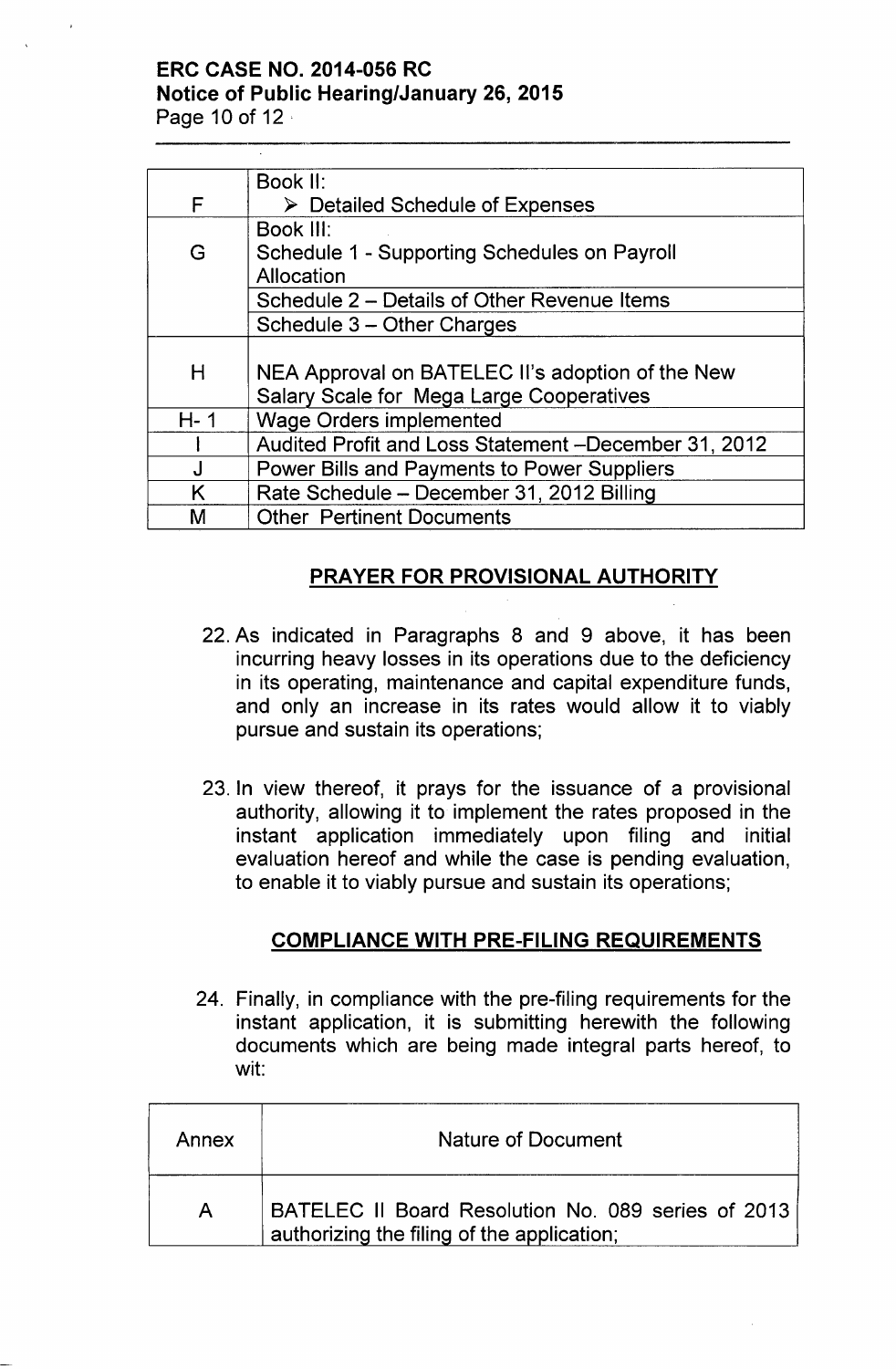# **ERC CASE NO. 2014-056 RC Notice of Public Hearing/January 26, 2015** Page 11 of 12

| B            | Judicial Affidavit in Support of the Prayer for Provisional<br>Authority:                                                                                                       |
|--------------|---------------------------------------------------------------------------------------------------------------------------------------------------------------------------------|
| $\mathsf{C}$ | Proof of furnishing copies of the application to the<br>Sangguniang Panlungsod of Lipa and Sangguniang<br>Panlalawigan of Batangas; and                                         |
| D            | Publication of the Application in a newspaper of general<br>circulation in BATELEC II's franchise area or where it<br>principally operates, with Affidavit of Publicationl; and |

25. It prays that upon initial evaluation of this application and while the case is pending, it be allowed to implement the proposed rates presented hereunder, and after due notice and hearing, the proposed rate schedule be approved, as follows:

| <b>Customer Segment</b> | <b>Rate Component</b>      | <b>UNIT</b>  | <b>Rate Proposal</b> |
|-------------------------|----------------------------|--------------|----------------------|
| <b>Residential</b>      |                            |              |                      |
|                         | <b>Distribution Charge</b> | PhP/kWh      | 0.5060               |
|                         | <b>Supply Charge</b>       | PhP/kWh      | 0.7286               |
|                         | <b>Metering Charge</b>     |              |                      |
|                         | PhP/customer/month         | PhP/meter/mo | 5.0000               |
|                         | PhP/kWh                    | PhP/kWh      | 0.4373               |
|                         | <b>RFSC</b>                | PhP/kWh      | 0.3978               |
| <b>Low Voltage</b>      |                            |              |                      |
|                         | <b>Distribution Charge</b> | PhP/kWh      | 0.1967               |
|                         | <b>Supply Charge</b>       | PhP/cust/mo  | 76.3877              |
|                         | <b>Metering Charge</b>     | PhP/meter/mo | 50.8486              |
|                         | <b>RFSC</b>                | PhP/kWh      | 0.3978               |
| <b>Higher Voltage</b>   |                            |              |                      |
|                         | <b>Distribution Charge</b> | PhP/kW       | 16.5000              |
|                         | <b>Distribution Charge</b> | PhP/kWh      | 0.2070               |
|                         | <b>Supply Charge</b>       | PhP/cust/mo  | 76.3877              |
|                         | <b>Metering Charge</b>     | PhP/meter/mo | 50.8486              |
|                         | <b>RFSC</b>                | PhP/kWh      | 0.3978               |